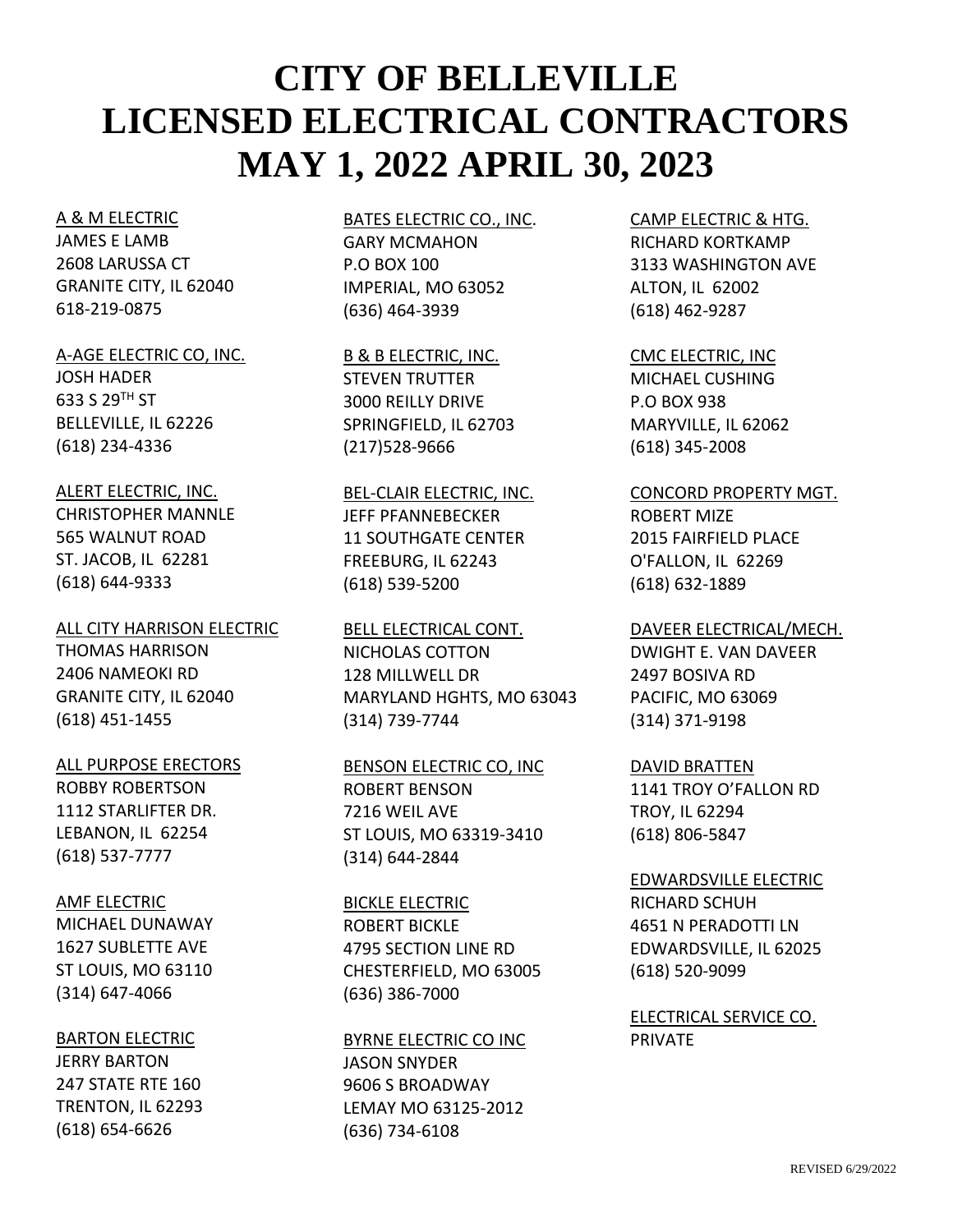#### ELECTRICO, INC.

RICHARD STERN 7706 WAGNER RD. MILLSTADT, IL 62260 (618) 538-9500

## FIVE STAR ELECTRIC

JOESPH LINDHORST 409 SONDEREN STREET O'FALLON, MO 63366 (636) 379-4545

## FORGE ELECTRIC GROUP

NICHOLAS YOVANDICH 809 GLEN CROSSING RD GLEN CARBON, IL 62034

#### GILBERT ELECTRIC

ADAM GILBERT P.O BOX 483 WATERLOO, IL 62298 (618) 973-2516

# GLAENZER ELECTRIC

LARRY GLAENZER 10 EMPIRE DRIVE BELLEVILLE, IL 62220 (618) 277-2500

# GRASSER ELECTRIC CORP

JOSHUA GRASSER 60 BOONE HILLS DRIVE ST PETERS, MO 63376 (636) 441-5200

# GRP WEGMAN CO

MICHAEL KALIST 1 MECHANICAL DR BETHALTO, IL 62010 (618) 258-9000

# GUARANTEE ELECTRIC

THOMAS O'HARA 1500 GRAND AVE GRANITE CITY, IL 62040 (618) 452-6122

# HENDERSONS ELECTRIC

DANIEL HENDERSON 18 DAMASK CT BELLEVILLE, IL 62220 (314) 518-7278

# HICKEY ELECTRIC CO. PATRICK HICKEY 1800 FREEBURG AVE

BELLEVILLE, IL 62220 (618) 257-2146

## JASPER ELECTRICAL SYSTEM

NEIL JASPER 7504 MELBA LN BELLEVILLE, IL 62223 (618) 580-7940

# JARVIS ELECTRICAL, INC

BRYAN JARVIS 1604 N ILLINOIS ST SWANSEA, IL62226 (618) 806-0217

# **J.F ELECTRIC, INC**

LES BENTON 100 LAKEFRONT PKWY EDWARDSVILLE, IL 62025 (618) 797-5353

# KAISER ELECTRIC

KEN NAUMANN 1552 FENCORP DRIVE FENTON, MO 63026 (636) 305-1515

KEN BASSLER, JR. PRIVATE

# KEN SEIBEL

2661 N IL ST PMB #188 SWANSEA, IL 62226 (618) 580-5984

## LANE VALENTE

JAMES LYNCH 2631 STANTON CIRCLE LAKE IN THE HILLS, IL 60156 (631) 454-9100

# LEBANON ELECTRIC

DOUG KITTSTEIN 10104 STATE RTE 4 LEBANON, IL 62254 (618) 537-2677

# LIL ROCK ELECTRICAL ALLEN RAKERS P.O BOX 30 CARLYLE, IL 62231 (618) 566-8383

# LINTKER ELECTRIC

CHARLES E. LINTKER 8315 PRIMROSE RD VENEDY IL 62214 (618) 980-0973

# LOCO ELECTRO, INC. JEFFERY S. FOUTCH 10 MILLIE STREET BELLEVILLE, IL 62223 (618) 394-9586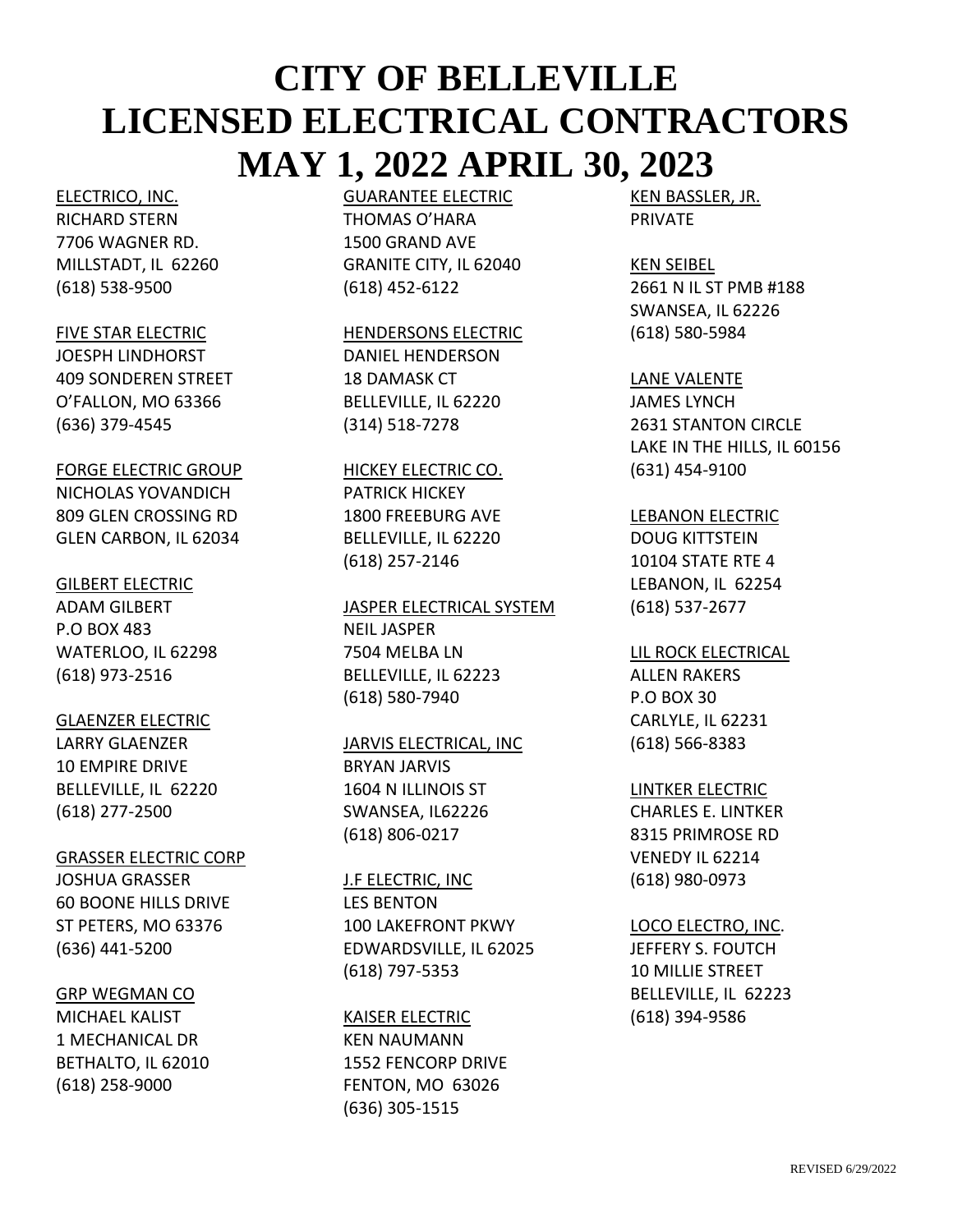#### LOWRY ELECTRIC

MICHAEL KALIST 926 MCDONOUGH LAKE RD COLLINSVILLE, IL 62234 (618) 343-4200

#### M.A.C. ELECTRIC CO.

MICHAEL PAGANO 229 W. 1ST ST. O'FALLON, IL 62269 (618) 632-6672

#### MAY ELECTRIC

JASON MAY 4518 BARLEYRIDGE DR SMITHTON IL 62285 618-539-2700

#### MC ELECTRIC, INC.

JEFFREY SCHRADER 7648 LL ROAD RED BUD, IL 62278 (618) 282-7788

#### MDB ELECTRIC, INC.

MICHAEL BUCHANAN P.O BOX 67 TROY, IL 62294 (618) 667-0177

# MEI ELECTRIC

TIMOTHY MALONEY 436 TERRY DDR COLUMBIA, IL 62236 (618) 789-2381

#### MID-AMERICA ELECTRIC

LARRY R. BURMEISTER 5950 OLD STATE ROAD IMPERIAL, MO 63052 (636) 461-0909

# MODERN COMMUNICATIONS STEVEN HOUSKA

1231 HORAN DRIVE FENTON, MO 63026 (636) 343-0800

#### MONKENS ELECTRIC

BRIAN MONKEN 1416 KINSELLA AVE. SWANSEA, IL 62226 (618) 233-0606 (618) 410-3180

# NORTHWAY ELECTRIC CO.

JERRY NORTHWAY 425 SHILOH STATION ROAD O'FALLON, IL 62269 (618) 234-7235

# O'FALLON ELECTRIC CO. JAMES EICHHOLZ P.O. BOX 488 O'FALLON, IL 62269 (618) 632-3577

#### PAYNECREST ELECTRIC

KENNETH BASSLER III 10411 BAUR BLVD ST LOUIS, MO 63132 (314) 996-0435

#### PERFECTION ELECTRIC, INC.

KEITH BRACKMAN 615 MILL CREEK FARMS RD TROY, IL 62294 (618) 977-8337

#### PFEFFER ELECTRIC CONT

GREGORY PFEFFER 1620 COURT ROAD NEW BADEN, IL 62265 (618) 588-4593

#### POINTER ELECTRIC

TIM DAUGHERTY 525 MOUND ST JERSEYVILLE, IL 62052 (618) 498-2333

#### PINK ENERGY

BRYAN D LAW 919 N MAIN STREET MOORESVILLE, NC 28115 (704) 209-9893

#### PYRAMID

MICHAEL KEMPER 300 MONTICELLO PLACE FAIRVIEW HGTS., IL 62208 (618) 632-1180

# R & R ELECTRICAL CO.

ROBERT WESTHOLT 4906 PARKER ROAD FLORISSANT, MO 63033 (314) 741-4545

#### REINHOLD ELECTRIC INC

KRISTOPHER SCHMITTGENS 2511 LEMAY FERRY RD ST LOUIS, MO 63125 (314) 631-1158

#### RELIABLE RELAMPING

THOMAS FLOYD 6459 NASH HWY SARANAC, MI 48881 (616) 642-9853

RICK KUSMER PRIVATE

RISLEY ELECTRIC ROBERT RISLEY